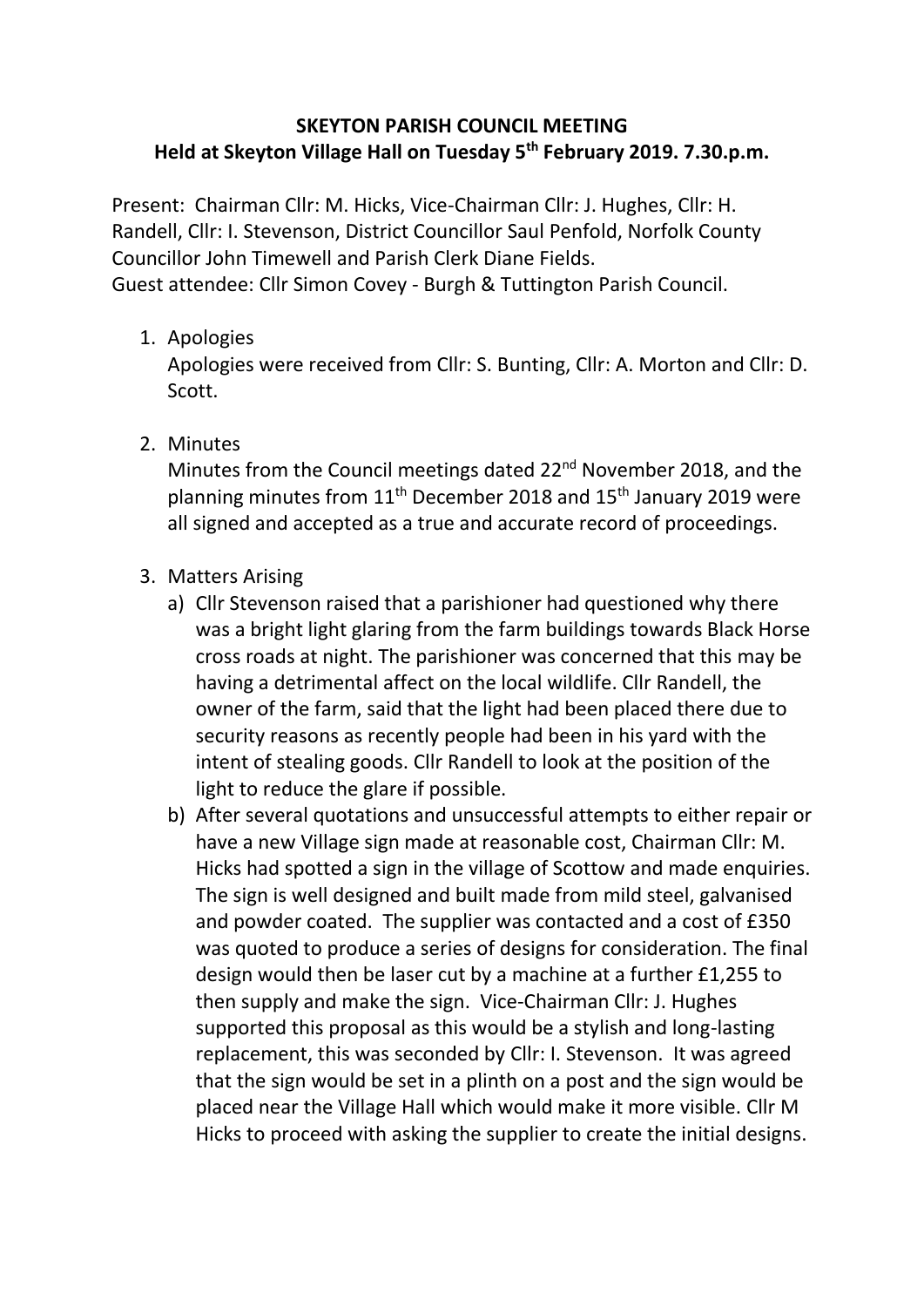- c) Norwich Western Link Options the results have not been announced yet.
- d) The Parish Clerk had contacted the British Heart Foundation in regards to the Council purchasing a Defibrillator for the Parish. The costing was coming out at £600 for the Defibrillator and an additional £500 for a cabinet to house the Defibrillator. The Council agreed that this would be looked at again post-election and once the village sign had been paid for. It was suggested that the Parish Clerk would write to the Village Hall Committee to see if they would help with the funding of this.
- e) Emergency Plan. The Clerk would contact Cllr: S. Bunting and Cllr: D. Scott regarding this.
- 4. Correspondence
	- a) An e-mail had been received NNDC (ethos Environmental Planning) Regarding Public Open Spaces in the Village. The Clerk would fill in the form and return. There are no Public Open Spaces in Skeyton.
	- b) Local Elections are due on  $2^{nd}$  May 2019. Clerk to send details of these to the Councillors, dates and forms to be filled in and taken to NNDC by said date. The cost of the local election would increase dramatically (c£500) if the election were to be contested and Cllr Hughes advised that the Council should keep this amount in reserve until the position was understood.
	- c) An e-mail had been received from Cllr: Simon Covey from Burgh & Tuttington Parish Council concerning a company called ABEI Energy Group who are interested in erecting a wind farm "east of Burgh" Cllr: Simon Covey attended this meeting and asked Whether Skeyton PC had received a similar enquiry and to inform us that he had contacted the company asking for more details. District Councillor S. Penfold said he had not heard anything about this and would look into it. ABEI were understood to be a Spanish Company with an office in Cambridge.
- 5. Planning
	- a) PF/18/1932 This planning application had been withdrawn for the time being, but it was thought it would come up at a later date.
	- b) PU/18/2303 Parish Clerk has contacted NNDC again regarding this, to inform them that the PC were not aware of any previous agricultural use.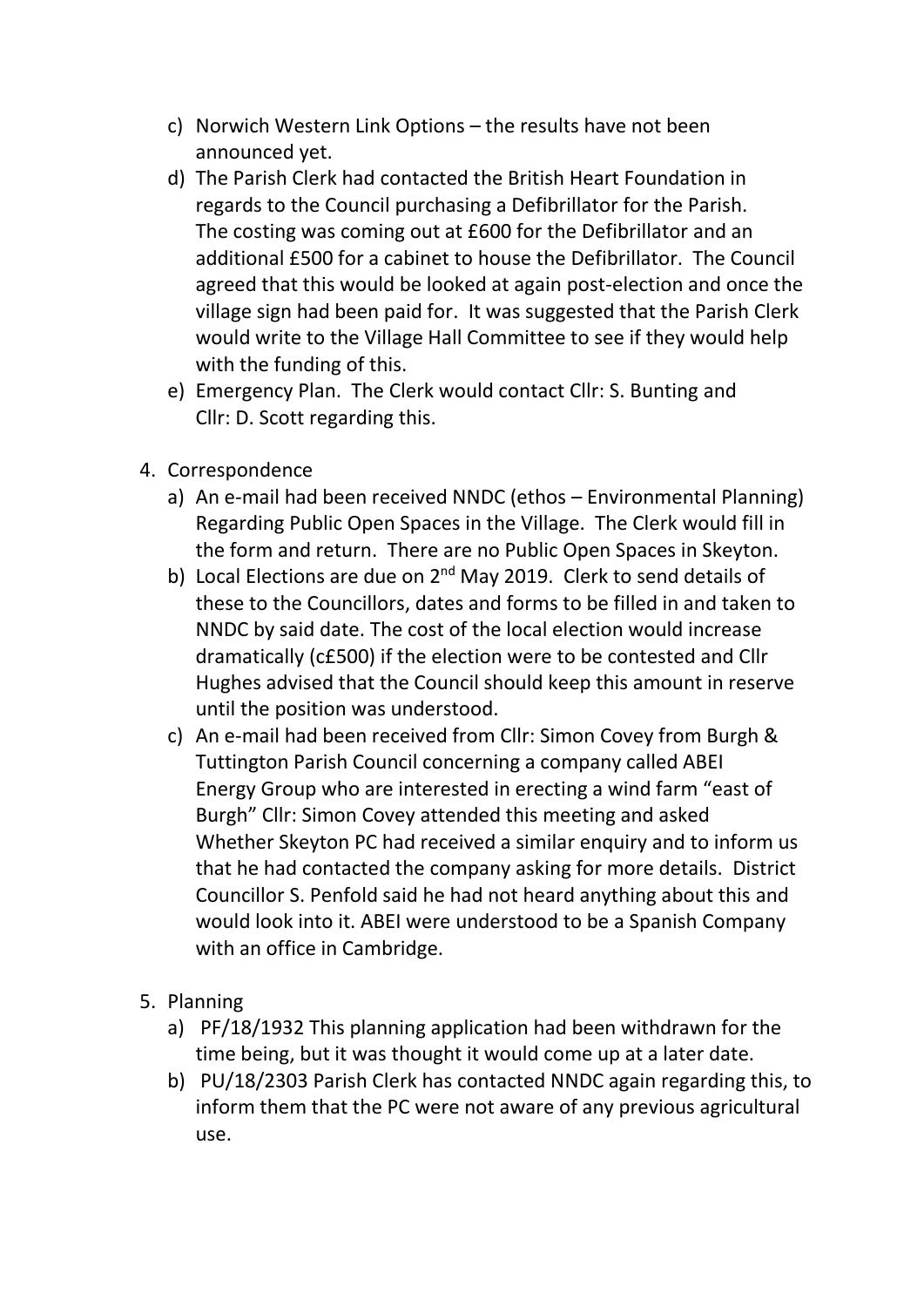- c) The site in question will be visited again this month to make sure the Owner has removed the side panels of this extension as requested.
- 6. Finance
	- a) Bank Statements At the end of January 2019 there was £2,787. 64 In the Club, Charity and Trust Account.
	- b) Bottle Bank £175. 80 was received in credits from NCC on 30<sup>th</sup> November 2018.
	- c) VAT claim for £14. 63 has just been sent off. This is from January 31 2018 to 1st February 2019.
	- d) Cheques were signed for Clerk's Wages, Tax and URM Bottle Bank.
	- e) It was agreed that £500 would be ring fenced in case of a contested election.
- 7. Highways
	- a) The Council asked Norfolk Councillor John Timewell if he could help us with the problem regarding the surface and structure of the causeway on Black Horse Road. He kindly asked Jon Wynett to meet him there so they could both see the problem. At the moment there is no money for this work till next year 2020. A roughing up technique was suggested but the Council are not happy with this. The road is narrow and on a bus route and the erosion at the edges of the road was causing concern. Also, some of the red and white marker posts had disappeared. The road was completely unlit, with a ditch one side. Surface water from the road was going into the fields causing problems. It was noted that the last major work on this road was thought to have been carried out in the nineties or early eighties. Norfolk Councillor John Timewell proposed to write to Jon Wynett, thanking him for his time but was not happy as he regarded this as more than urgent.
	- b) It was reported that the bump in the road near "The Hollies", had been filled in and Highways were working to improve it.
	- c) Several potholes along the Norwich Walsham Road coming into Skeyton, with the Chicken Farm on your left were reported
	- d) Tuttington lane were a few months ago a tractor dropped his plough and ripped up the road. Although hastily repaired at the time this has still not been repaired properly as there are unrepaired areas and a 'speed bump' where the original patch was made.